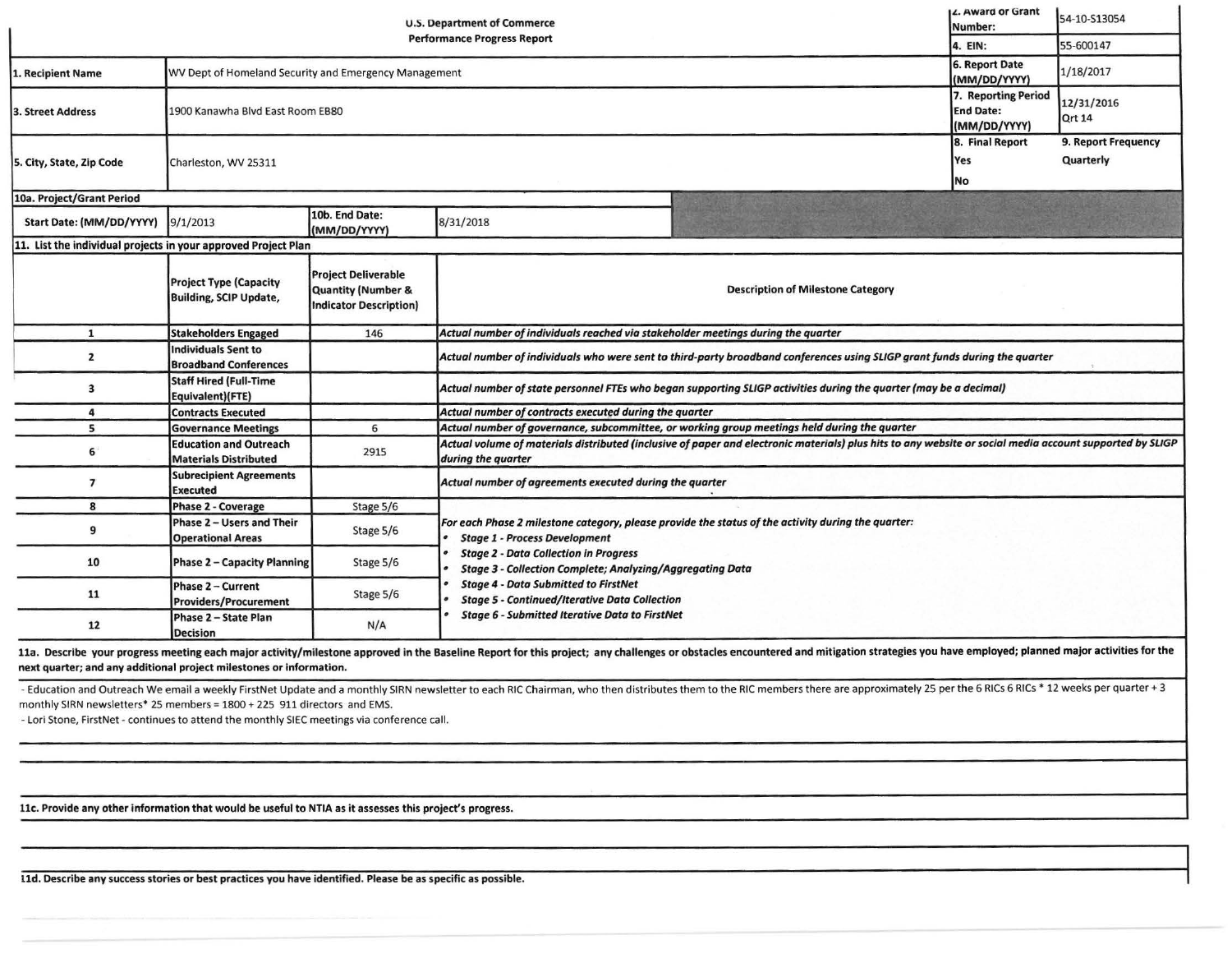We work on keeping "FirstNet" updates to all stakeholders and decision makers

## **12. Personnel**

12a. If the project is not fully staffed, describe how any lack of staffing may impact the project's time line and when the project will be fully staffed.

| <b>Job Title</b>                                               | FTE% | 12b. Staffing Table - Please include all staff that have contributed time to the project. Please do not remove individuals from this table.              |        |
|----------------------------------------------------------------|------|----------------------------------------------------------------------------------------------------------------------------------------------------------|--------|
|                                                                |      | <b>Project (s) Assigned</b>                                                                                                                              | Change |
| <b>SWIC</b><br><b>GE McCabe</b>                                | 90%  | Supervising and supporting activities related to technical considerations, outreach, education, phase 2 planning, staff activities, reporting            |        |
| <b>Technical Support Advisor</b><br>Mark Smith<br>Patick McGue | 40%  | Provide technical support to the Broadband Committee, SPOC and SWIC. Administering and monitoring the Broadband traffic on the SIRN Broadband<br>Network |        |
| <b>GIS Analyst</b>                                             |      |                                                                                                                                                          |        |
| Project Manager<br>Lisa Paxton                                 | 100% | Oversee grant administrative support, outreach, assist with phase 2 planning, plan meetings and conferences                                              |        |
| Project Manager Tommy<br>Dingess                               | 5%   | Oversee grant administrative support                                                                                                                     |        |
| Data Collection Support<br><b>Fred Mixer</b>                   | 100% | Assist with FirstNet Data Collection efforts                                                                                                             |        |
|                                                                |      |                                                                                                                                                          |        |
| 13. Subcontracts (Vendors and/or Subrecipients)                |      |                                                                                                                                                          |        |

**13a. Subcontracts Table** - **Include all subcontractors. The totals from this table must equal the "Subcontracts Total" in Question 14f.** 

| Name              | <b>Subcontract Purpose</b>       | Type<br>(Vendor/Subrec.) | RFP/RFQ Issued (Y/N) | Contract<br><b>Executed</b><br>(Y/N) | <b>Start Date</b> | <b>End Date</b> | <b>Total Federal Funds</b><br>Allocated | <b>Total Matching Funds</b><br>Allocated |
|-------------------|----------------------------------|--------------------------|----------------------|--------------------------------------|-------------------|-----------------|-----------------------------------------|------------------------------------------|
|                   | Legal Services                   | Vendor                   |                      | N                                    |                   | 9/30/2016       | \$22,500.00                             | \$0.00                                   |
| Lisa Paxton       | Program Manager                  | Vendor                   |                      |                                      |                   | 9/30/2016       | \$25,200.00                             | \$0.00                                   |
|                   | Support Assistant                | Vendor                   |                      | N                                    |                   | 9/30/2016       | \$100,000.00                            | \$0.00                                   |
| <b>Fred Mixer</b> | FirstNet Data Collection Support | Vendor                   | N                    |                                      | 10/21/2015        | 1/8/2016        | \$42,000.00                             | \$0.00                                   |
|                   |                                  |                          |                      |                                      |                   |                 |                                         |                                          |
|                   | <b>Broadband SME</b>             | Vendor                   | Ν                    | N                                    |                   | 9/30/2016       | \$136,500.00                            | \$0.00                                   |

**13b. Describe any challenges encountered with vendors and/or subrecipients.**